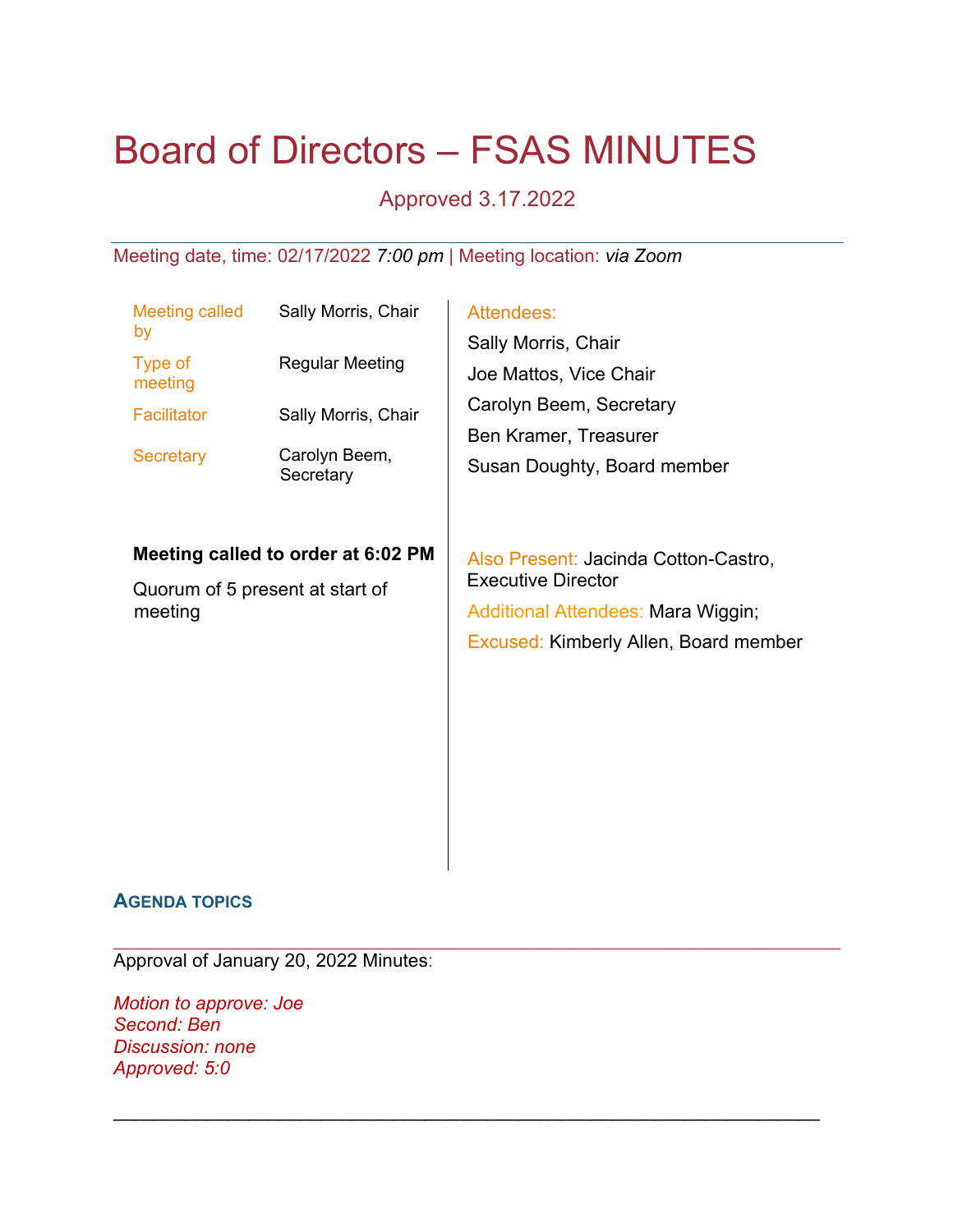# **Executive Director Report**

In addition to the ED report: We are in a very interesting climate - lots of Covid fatigue, but working through it. JCC noted the shout out to outdoor education in Governor Mills's State of the State address. Preparing for another virtual open house in March. Currently 48 on the wait list. Discussion ensued regarding class size for 7th and 8th grades. Budget workshop will help inform the enrollment process.

Benefits improvements for staff in the works, with contracts signed.

Windows and clapboards are on the schedule for February, and the security system will be installed over April vacation.

Process in place for needs assessment for staff and Board.

Discussion transitioned to : What does not wearing masks look like? What are the metrics for when we transition back to 'normal'? Board and ED have been following the data and recommendations from Maine CDC. A newly formed Wellness committee will be addressing such issues, and will set priorities. One class did have to go remote this month, which went very well.

*Motion to approve the official forming of a standing Wellness Committee: Susan Second: Joe DIscussion: None Motion approved: 5:0*

*Motion to approve the appointment of Susan and Kimberly as members of the Wellness Committee: Sally Second: Ben Discussion: none Motion approved: 5:0*

 $\mathcal{L}_\text{max} = \frac{1}{2} \sum_{i=1}^{n} \frac{1}{2} \sum_{i=1}^{n} \frac{1}{2} \sum_{i=1}^{n} \frac{1}{2} \sum_{i=1}^{n} \frac{1}{2} \sum_{i=1}^{n} \frac{1}{2} \sum_{i=1}^{n} \frac{1}{2} \sum_{i=1}^{n} \frac{1}{2} \sum_{i=1}^{n} \frac{1}{2} \sum_{i=1}^{n} \frac{1}{2} \sum_{i=1}^{n} \frac{1}{2} \sum_{i=1}^{n} \frac{1}{2} \sum_{i=1}^{n} \frac{1$ 

#### **Board Retreat - Update**

Reviewed and discussed Fiddlehead School Board Retreat notes Identified next steps: retreat date, proposed agenda items, etc.

Follow-up retreat session to be held in May, depending on Carol Wishcamper's schedule.

# **Committee Updates**

# **Governance Committee**

Reviewed and discussed Board Knowledge/Skill Matrix, Onboarding/Training Orientation, and ideas for effectively rotating Board members on and off Board. Discussed recommendations and future actions for ensuring that the Board is composed of Board members who have specific knowledge and skills to make informed decisions relating to areas of finance, educational, programming, legal expertise, human resources, development, business experience, etc.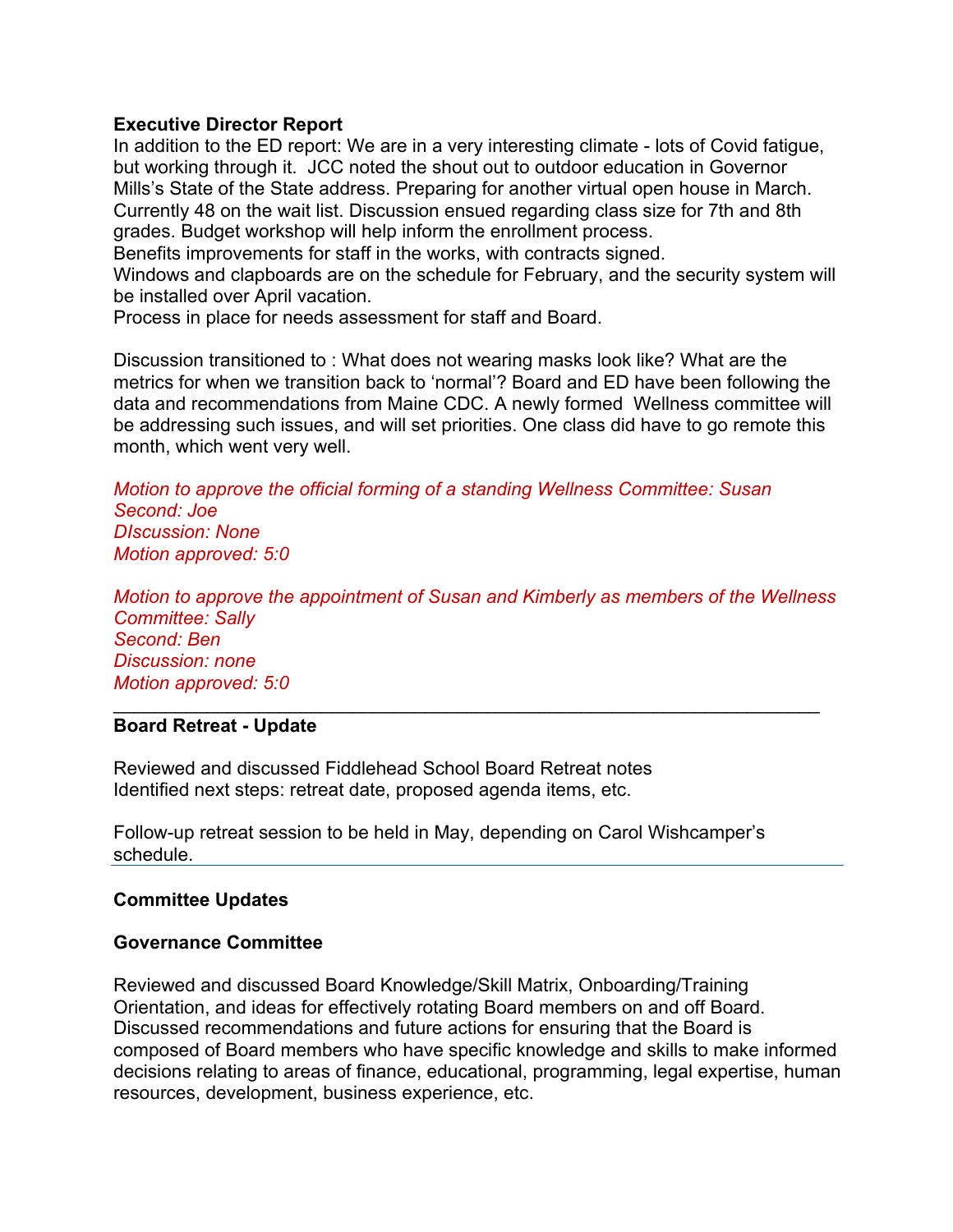#### **Education Committee** - no report this month

**Facilities Committee -** Jacinda provided an update on windows, siding

Space - we are at full capacity, with space for all classrooms, utilizing all the space we have. The challenge is in regards to one-on-one space, and any additional programming, special ed, arts, etc.. Creative consideration of space needs is longer term project that is in the very beginning phase.

**Executive Committee -** Joe, Sally and Jacinda provided an overview of their review and discussion regarding the Organizational Matrix of FSAS positions and the potential need for specific new positions. Two pressing needs identified were the roles of a behaviorist, and a principal, which would free up the roles and duties of other staff members.

#### **Finance Committee -** Update from Treasurer

Ben provided an overview of the finances to date. FSAS maintains a healthy financial position. Continuing to fund our reserve account to support the future needs of maintaining the building.

March dates have been identified and possible agenda items were discussed for the annual Budget Workshops. The goal of the workshop is to complete a final, Board approved budget and ensure we are meeting the mission and function of the school, from a financial perspective.

*Motion to approve the Finance Committee report: Ben Second: Carolyn Discussion: None Motion approved: 5:0*

#### **Executive Session**

*Motion to enter Executive Session(s): 1 M.R.S.A.\*405.6.A to discuss personnel matters: 7:36 PM: Carolyn Seconded: Sally* Discussion: None *Motion passed*: 5:0

 $\mathcal{L}_\text{max} = \mathcal{L}_\text{max} = \mathcal{L}_\text{max} = \mathcal{L}_\text{max} = \mathcal{L}_\text{max} = \mathcal{L}_\text{max} = \mathcal{L}_\text{max} = \mathcal{L}_\text{max} = \mathcal{L}_\text{max} = \mathcal{L}_\text{max} = \mathcal{L}_\text{max} = \mathcal{L}_\text{max} = \mathcal{L}_\text{max} = \mathcal{L}_\text{max} = \mathcal{L}_\text{max} = \mathcal{L}_\text{max} = \mathcal{L}_\text{max} = \mathcal{L}_\text{max} = \mathcal{$ 

 $\mathcal{L}_\text{max} = \mathcal{L}_\text{max} = \mathcal{L}_\text{max} = \mathcal{L}_\text{max} = \mathcal{L}_\text{max} = \mathcal{L}_\text{max} = \mathcal{L}_\text{max} = \mathcal{L}_\text{max} = \mathcal{L}_\text{max} = \mathcal{L}_\text{max} = \mathcal{L}_\text{max} = \mathcal{L}_\text{max} = \mathcal{L}_\text{max} = \mathcal{L}_\text{max} = \mathcal{L}_\text{max} = \mathcal{L}_\text{max} = \mathcal{L}_\text{max} = \mathcal{L}_\text{max} = \mathcal{$ 

*Motion to exit Executive Session(s): 405.6.A: 8:04 PM: Sally Seconded by: Susan Motion passed: 5:0*